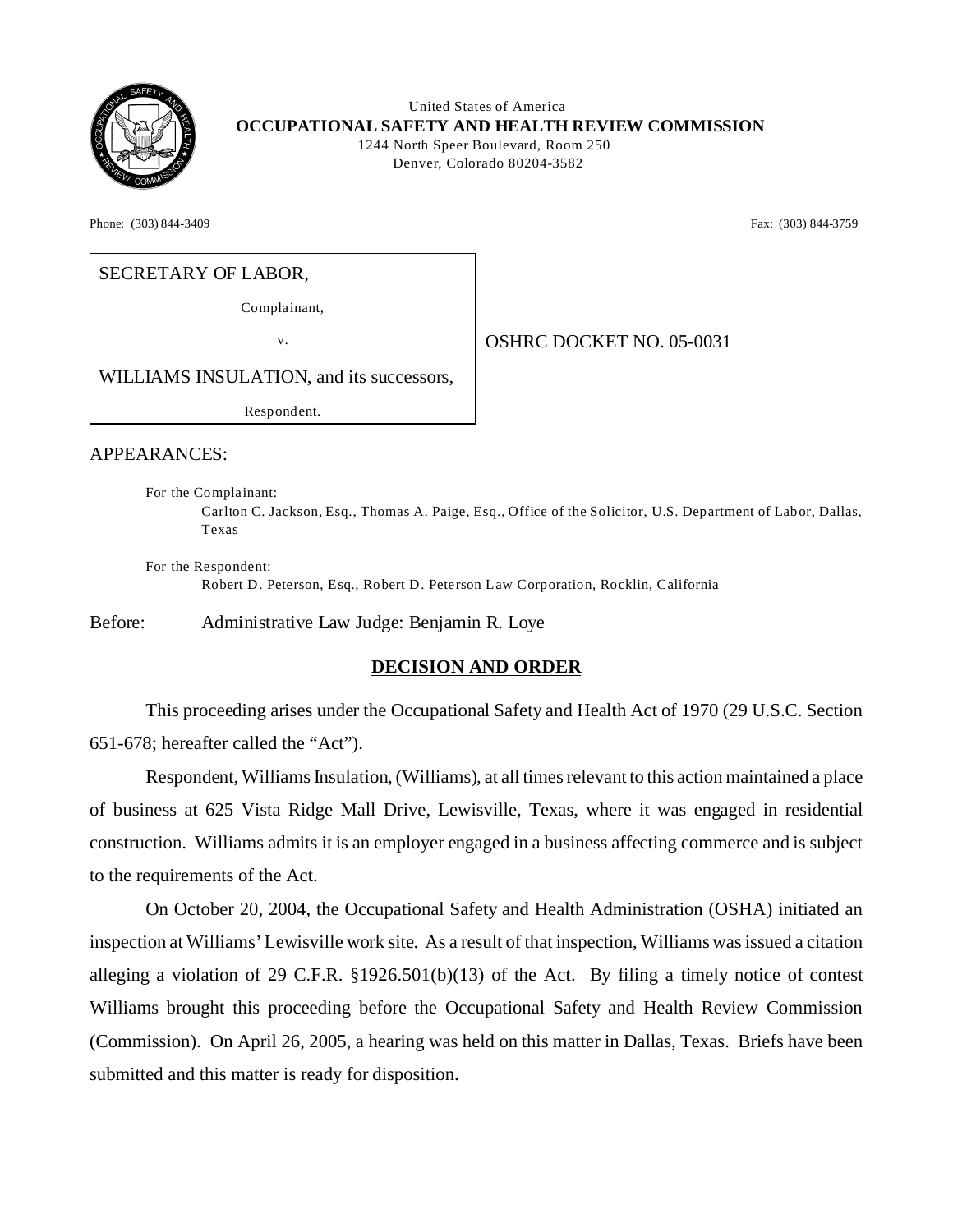#### **Alleged Violation of §1926.501(b)(13)**

Serious Citation 1, item 1 alleges:

29 CFR 1926.501(b)(13): Williams Insulation did not ensure that each employee engaged in residential construction activities 6 feet or more above lower levels was be (sic) protected by personal fall arrest systems, safety net system or guardrails.

On or about October 20, 2004 at the work site located at 625 Vista Ridge Drive, Lewisville, an employee installating (sic) chimney caps was exposed to a fall of more than 40 feet to the concrete below.

### *Facts*

At around 8:30 a.m. on October 20, 2004, two OSHA Compliance Officers (CO), Ruth Rodriguez and Josh Lewis, arrived at the construction site on Vista Ridge Drive in Lewisville (Tr. 13 14). CO Rodriguez testified that immediately after commencing the inspection, they observed and photographed a laborer on a roof 40 feet above the ground working without the benefit of fall protection (Tr. 14-16, 25; Exh. C-1 through C-7). The laborer was identified by the general contractor as an employee of Williams Insulation, Juan Gomez (Tr. 20, 22). Mr. Gomez was wearing a tool belt, straddling a chimney, looking down into it (Tr. 18-19; Exh. C-1, C-2). Rodriguez testified that Gomez capped the chimney, and then walked to a second chimney on the other side of the roof, where he covered the top of that chimney with a sheet of plywood (Tr. 19, 30; Exh. C-3, C-4). Gabriel Martinez, William's foreman told CO Rodriguez that he knew Gomez was on the roof, and that he was not wearing fall protection (Tr. 21). According to Martinez, Gomez was supposed to be installing anchors prior to the start of the work day (Tr. 22-23). His safety harness was on the ground (Tr. 25). According to Rodriguez, Gomez should have been wearing a harness, so that he could tie off as soon as he installed the first roof anchor (Tr. 27).

CO Lewis testified similarly (Tr. 52-57), adding that he saw Gomez carrying the sheet of plywood as he walked across the roof (Tr. 52, 54). Lewis testified that he asked Martinez why Gomez was working with the plywood instead of installing roof anchors; Martinez replied that he did not know (Tr. 56).

#### *Discussion*

The cited standard provides:

*Residential construction*. Each employee engaged in residential construction activities 6 feet (1.8m) or more above lower levels shall be protected by guardrail systems, safety net systems, or personal fall arrest system unless another provision in paragraph (b) of this section provides for an alternative fall protection measure. . . .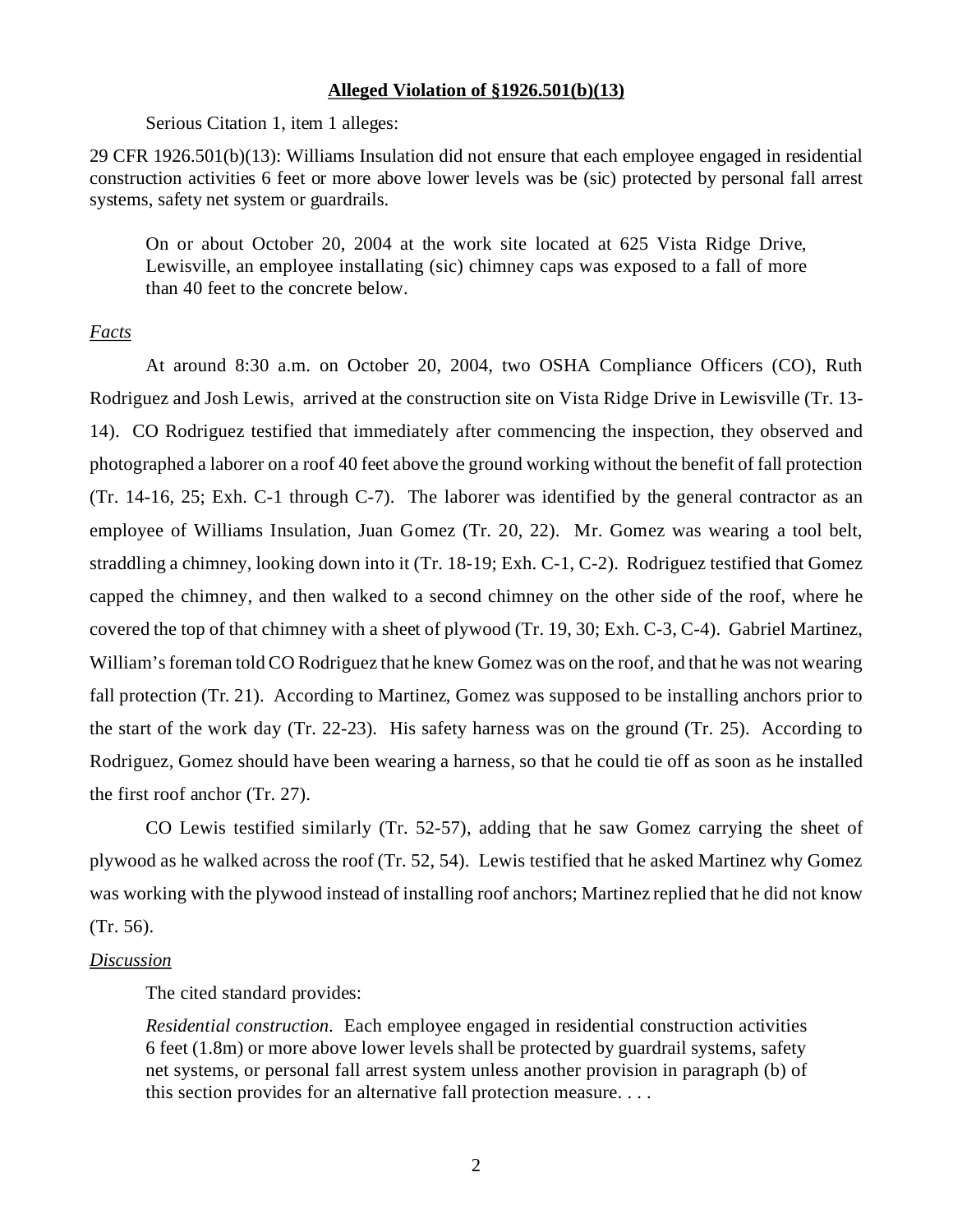Williams admits that its employee was not protected by any of the prescribed means, but argues that the cited standard was not applicable in this case. Williams relies on the exception provided in 29 CFR §1926.500(a)(1) which states:

The provisions of this subpart do not apply when employees are making an inspection, investigation or assessment of workplace conditions prior to the actual start of construction work or after all construction work has been completed.

Williams argues that Mr. Gomez was merely assessing the chimneys at the Lewisville site prior to beginning the work of installing the chimney caps. The Secretary maintains that the cited exception does not apply where construction is ongoing or where an employee is performing work other than observation. When a standard contains an exception to its general requirement, the burden of proving that the exception applies lies with the party claiming the benefit of the exception. *Falcon Steel Co.*, 16 BNA OSHC 1179, 1991-93 CCH OSHD ¶30,059 (No. 89-2883, 89-3444, 1993). As noted by the Secretary, exemptions to the sweep of remedial legislation must be narrowly construed and limited to effect only the remedy intended. *Pennsuco Cement and Aggregates, Inc.*, 8 BNA OSHC 1379 (No. 15462, 1980). The preamble to the final rule, discussing the cited exception, notes that:

. . . [E]mployees engaged in inspecting, investigating and assessing workplace conditions before the actual work begins . . . most likely would be able to accomplish their work without going near the danger zone. . . . [S]uch individuals. . . tend to be very focused on their footing, ever alert and aware of the hazards associated with falling. . . . In addition, OSHA anticipates that employees who inspect, investigate or assess workplace conditions will be more aware of their proximity to an unprotected edge....

In this case, the Secretary argues that because Gomez was carrying plywood across the roof and maneuvering it onto a chimney, he could not have been focusing on his footing as anticipated by the exception. This judge agrees. Clearly Gomez' activity is not of the type the Secretary intended to include under the  $\S500(a)(1)$  exemption. Moreover, the need for the exemption is not present in this case. In the preamble, the Secretary notes that:

[R]equiring the installation of fall protection systems under such circumstances [*i.e.,*  during pre or post construction inspections] would expose the employee who installs those systems to falling hazards for a longer time than the person performing an inspection or similar work. . . . However, if inspections are made while construction operations are underway, all employees who are exposed to fall hazards while performing these inspections must be protected as required by subpart M.